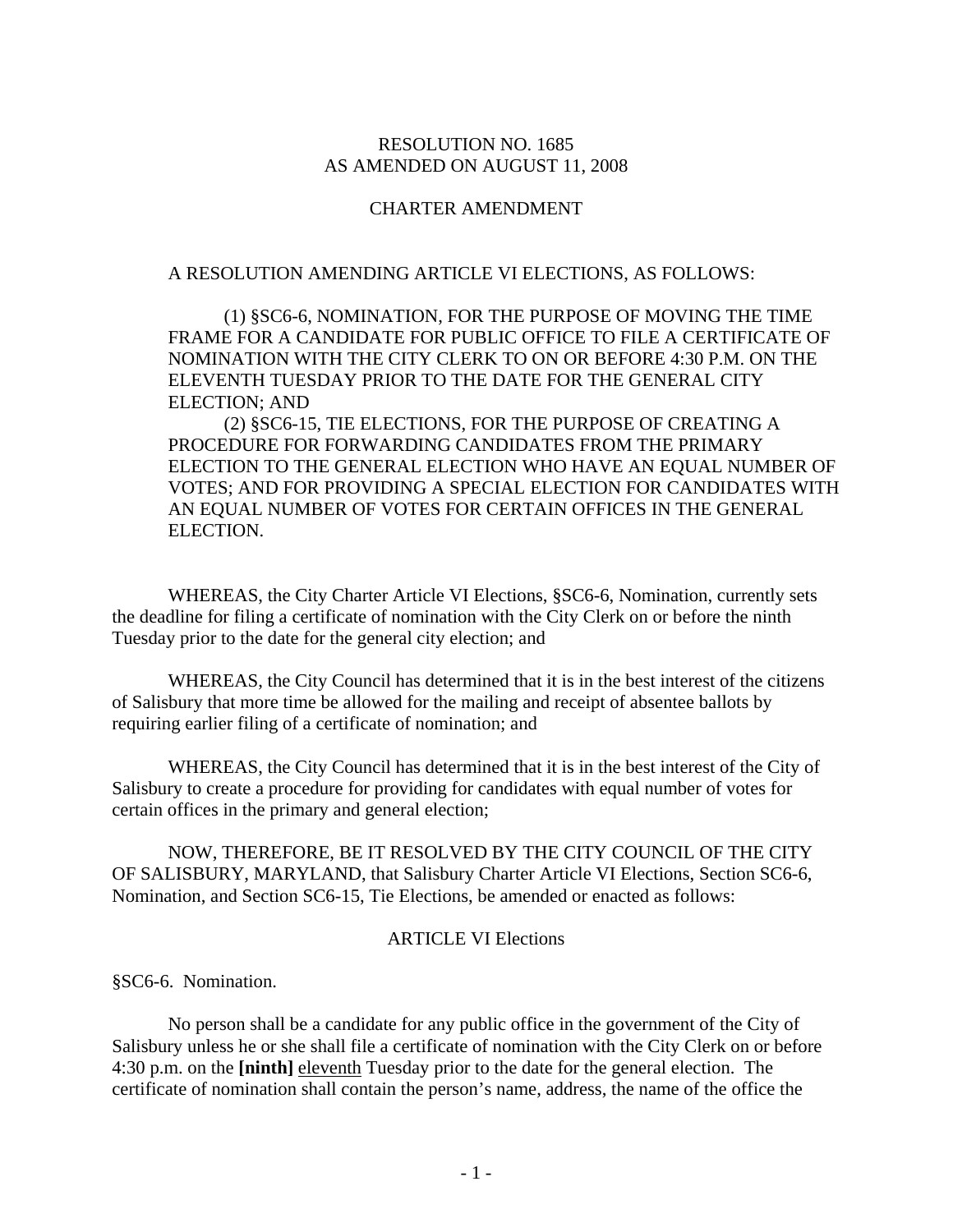person is seeking, a statement that the person is qualified to be a candidate for that office and the signature of the person. No person shall file a nomination to more than one (1) elective city office or hold more than one (1) elective city office at one time.

## §SC6-15. Tie Elections.

# A. Primary Election.

 1. In the election years in which three (3) council members are to be elected from District 2, if the candidates for the sixth  $(6<sup>th</sup>)$  position on the ballot have an equal number of votes, then all such candidates shall be listed on the General Election Ballot.

 2. In the election years in which the Mayor and two (2) council members, one (1) from District 1 and one (1) from District 2, are to be elected, if the candidates for the second position on the ballot for any office have an equal number of votes, then all such candidates shall be listed on the General Election Ballot.

# B. General Election.

 1. In the election years in which three (3) council members are to be elected from District 2, if the candidates for the third  $(3<sup>rd</sup>)$  council position have an equal number of votes, then, unless all but one such candidate concedes or otherwise becomes ineligible for office, a Special Election shall be held no earlier than forty-five (45) days and no later than sixty (60) days after the date of certification of the General Election results for the third council position.

 2. In the election years in which the Mayor and two (2) council members, one (1) from District 1 and one (1) from District 2, are to be elected, if the candidates for the Mayor or either of the council positions have an equal number of votes, then, unless all but one such candidate concedes or otherwise becomes ineligible for office, a Special Election shall be held no earlier than forty-five (45) days and no later than sixty (60) days after the date of certification of the General Election results for the Mayor or Council position.

 3. The County Election Board shall open for registration of City voters for twenty-one (21) days between the General and Special Election.

 4. All incumbent council members or the incumbent mayor shall continue in office until the Special Election results for either the council or the mayor are certified.

 AND be it further resolved by the City Council of the City of Salisbury that the title of this Resolution shall be deemed a fair summary of the amendment provided for herein for publication and all other purposes.

 AND be it further resolved by the City Council of the City of Salisbury that this Resolution shall take effect fifty (50) days from and after the date of its final passage, subject to the right of referendum. The City Clerk is hereby authorized to proceed with the posting and